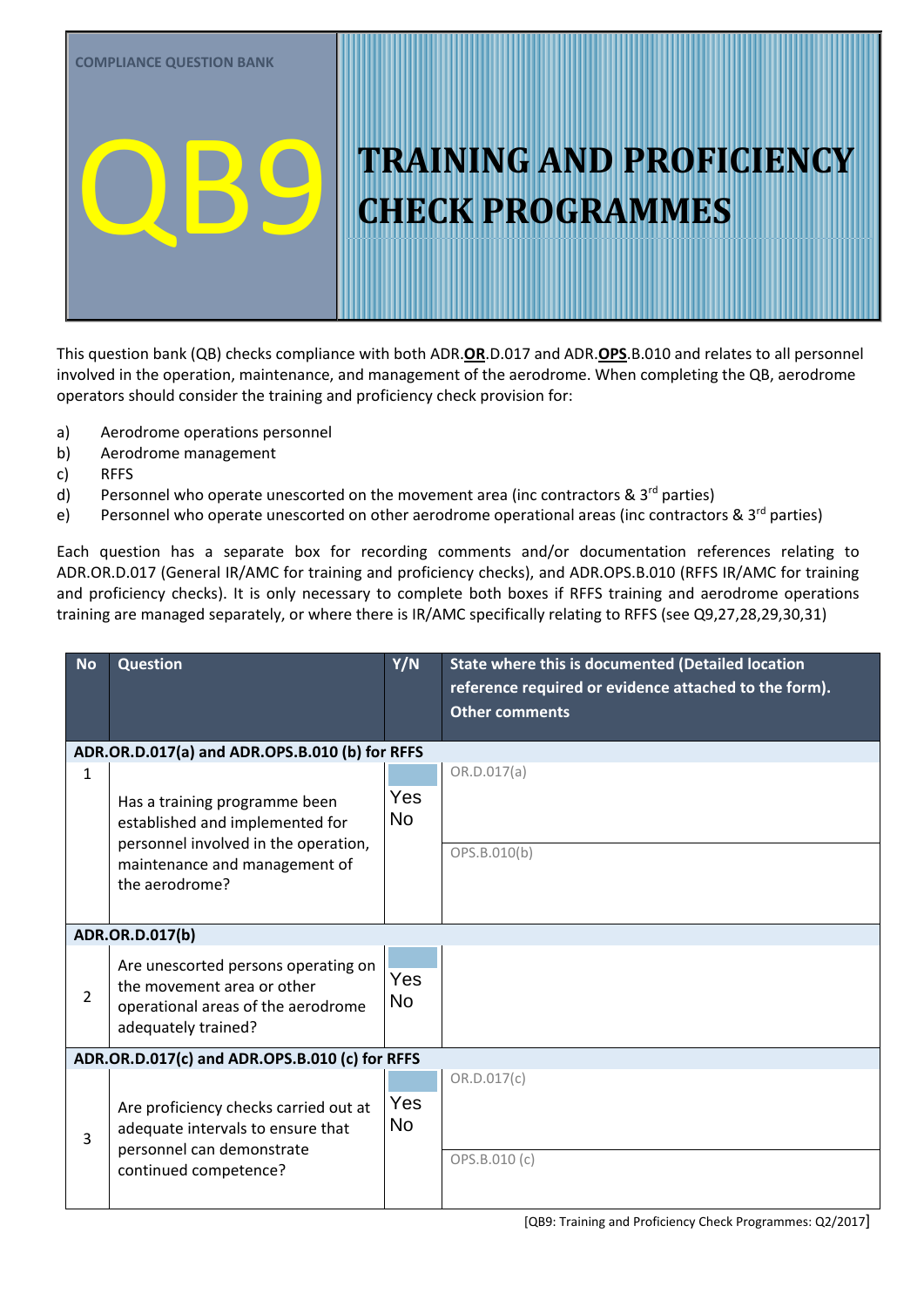| <b>No</b>      | <b>Question</b>                                                                                                                | Y/N              | State where this is documented (Detailed location<br>reference required or evidence attached to the form).<br><b>Other comments</b> |  |  |  |
|----------------|--------------------------------------------------------------------------------------------------------------------------------|------------------|-------------------------------------------------------------------------------------------------------------------------------------|--|--|--|
|                | ADR.OR.D.017(d)(1) and ADR.OPS.B.010(d)(1) for RFFS                                                                            |                  |                                                                                                                                     |  |  |  |
| 4              | Are adequately qualified and<br>experienced instructors/assessors<br>used for the implementation of the<br>training programme? | Yes<br><b>No</b> | OPS.D.017 (d)(1)<br>OPS.B.010(d)(1)                                                                                                 |  |  |  |
|                | ADR.OR.D.017(d)(2) and ADR.OPS.B.010(d)(2) for RFFS                                                                            |                  |                                                                                                                                     |  |  |  |
| 5              | Are suitable facilities and means<br>used for the provision of the<br>training?                                                | Yes<br><b>No</b> | OR.D.017(d)(2)<br>OPS.B.010(d)(2)                                                                                                   |  |  |  |
|                | ADR.OR.D.017(e)(1) and ADR.OPS.B.010(e)(1) for RFFS                                                                            |                  |                                                                                                                                     |  |  |  |
| 6              | Are appropriate qualification,<br>training and proficiency check<br>records maintained to demonstrate                          | Yes<br><b>No</b> | OR.D.017(e)(1))                                                                                                                     |  |  |  |
|                | compliance with this requirement?                                                                                              |                  | OPS.B.010(e)(1)                                                                                                                     |  |  |  |
|                | ADR.OR.D.017(e)(2) and ADR.OPS.B.010(e)(2) for RFFS                                                                            |                  |                                                                                                                                     |  |  |  |
|                | Is there a procedure that ensures<br>training records are made available                                                       | Yes<br>No        | OR.D.017(e)(2)                                                                                                                      |  |  |  |
| $\overline{7}$ | to personnel?                                                                                                                  |                  | OPS.B.010(e)(2)                                                                                                                     |  |  |  |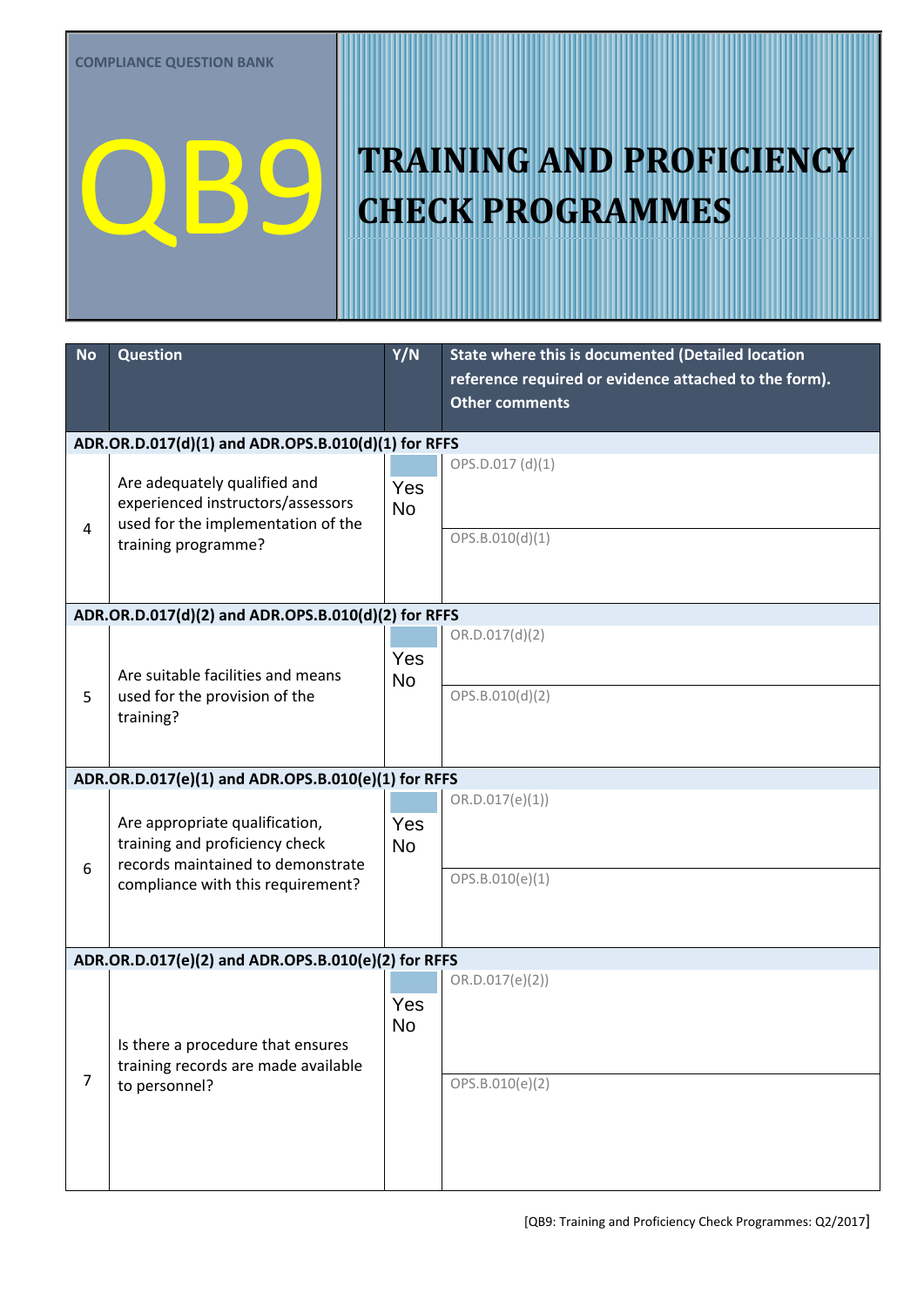| <b>No</b> | <b>Question</b>                                                                        | Y/N              | State where this is documented (Detailed location     |  |  |  |
|-----------|----------------------------------------------------------------------------------------|------------------|-------------------------------------------------------|--|--|--|
|           |                                                                                        |                  | reference required or evidence attached to the form). |  |  |  |
|           |                                                                                        |                  | <b>Other comments</b>                                 |  |  |  |
|           | ADR.OR.D.017(e)(3) and ADR.OPS.B.010(e)(3) for RFFS                                    |                  |                                                       |  |  |  |
|           |                                                                                        |                  | OR.D.017(e)(3)                                        |  |  |  |
| 8         | If a person is employed by another                                                     | Yes<br><b>No</b> |                                                       |  |  |  |
|           | employer, on request, is there a<br>procedure that ensures records of                  |                  |                                                       |  |  |  |
|           | that person are made available to                                                      |                  | OPS.B.010(e)(3)                                       |  |  |  |
|           | that new employer?                                                                     |                  |                                                       |  |  |  |
|           |                                                                                        |                  |                                                       |  |  |  |
|           | ADR.OPS.B.010(a)(3)                                                                    |                  |                                                       |  |  |  |
|           | RFFS Personnel only:                                                                   | Yes              |                                                       |  |  |  |
| 9         | Are RFFS personnel properly trained,                                                   | <b>No</b>        |                                                       |  |  |  |
|           | equipped and qualified to operate in<br>the aerodrome environment?                     |                  |                                                       |  |  |  |
|           |                                                                                        |                  |                                                       |  |  |  |
|           | <b>GENERAL</b><br>AMC1 ADR.OR.D.017(a);(b)(a)(1) and AMC1 ADR.OPS.B.010(b)(c)          |                  |                                                       |  |  |  |
|           |                                                                                        |                  | OR.D.017(a); (b)(a)(1)                                |  |  |  |
|           |                                                                                        | Yes              |                                                       |  |  |  |
|           | Is there a training programme<br>covering all roles within the<br>aerodrome operators' | <b>No</b>        |                                                       |  |  |  |
| 10        |                                                                                        |                  | OPS.B.010(b)(c)                                       |  |  |  |
|           | responsibilities?                                                                      |                  |                                                       |  |  |  |
|           |                                                                                        |                  |                                                       |  |  |  |
|           | AMC1 AR.OR.D.017(a);(b);(a)(1);(d) and AMC1 ADR.OPS.B.010(b);(c)                       |                  |                                                       |  |  |  |
|           |                                                                                        |                  | OR.D.017(a);(b);(a)(1);(d)                            |  |  |  |
|           |                                                                                        | Yes              |                                                       |  |  |  |
|           | Does it include:                                                                       | No               |                                                       |  |  |  |
|           | Supervisors?<br>$\bullet$                                                              |                  |                                                       |  |  |  |
| 11        | Instructors/Assessors?                                                                 |                  | OPS.B.010(b);(c)                                      |  |  |  |
|           | Managers?<br>$\bullet$<br>Senior Managers?                                             |                  |                                                       |  |  |  |
|           | Accountable Manager?                                                                   |                  |                                                       |  |  |  |
|           |                                                                                        |                  |                                                       |  |  |  |
|           |                                                                                        |                  |                                                       |  |  |  |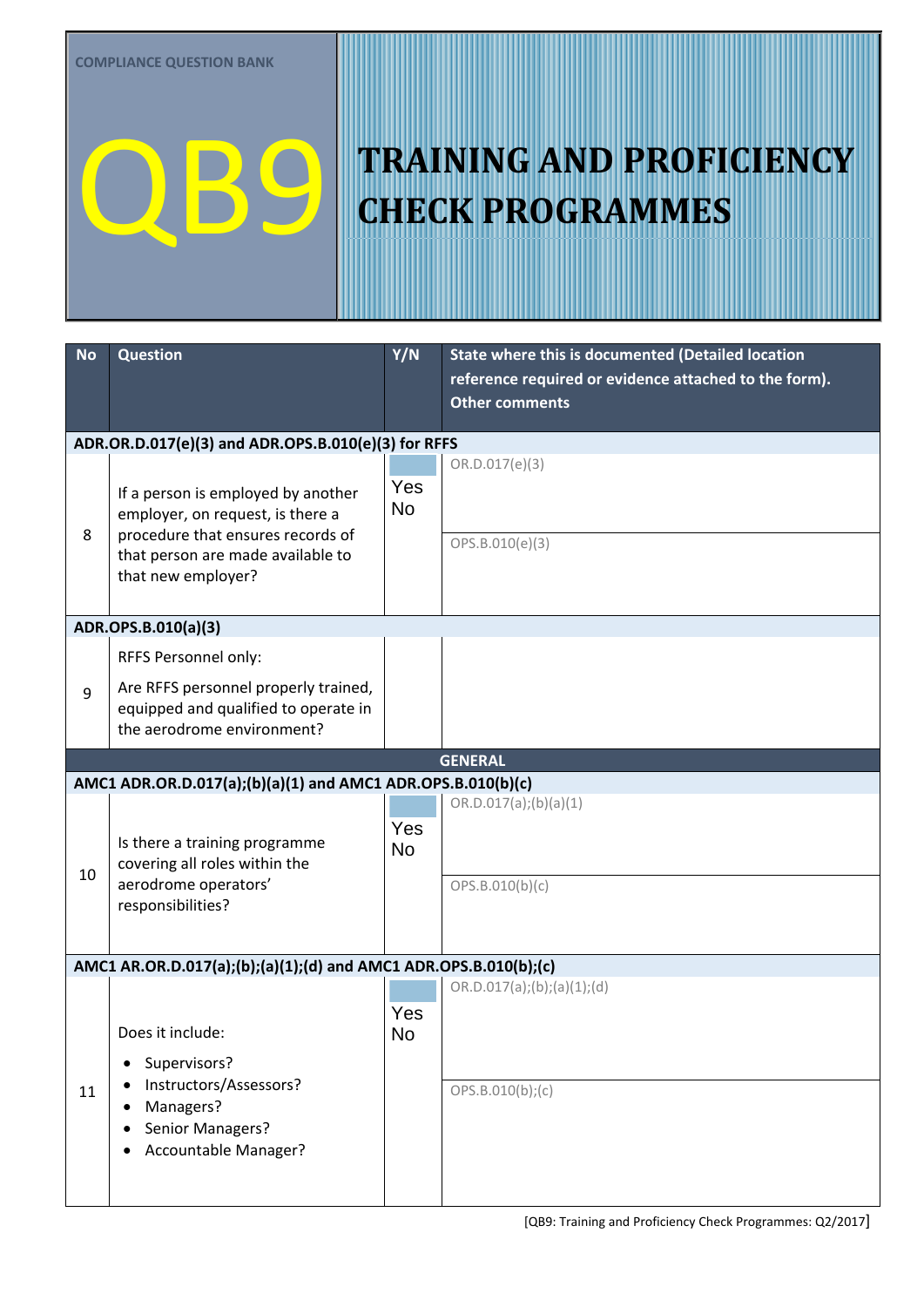| <b>No</b> | <b>Question</b>                                                          | Y/N              | State where this is documented (Detailed location     |
|-----------|--------------------------------------------------------------------------|------------------|-------------------------------------------------------|
|           |                                                                          |                  | reference required or evidence attached to the form). |
|           |                                                                          |                  | <b>Other comments</b>                                 |
|           | AMC1 ADR.OR.D.017(a);(b) (a)(2) and AMC1 ADR.OPS.B.010(b);(c)            |                  |                                                       |
|           |                                                                          |                  | OR.D.017(a); (b)(a)(2)                                |
|           |                                                                          | Yes              |                                                       |
|           | Are all unescorted persons operating<br>on the movement area or other    | <b>No</b>        |                                                       |
| 12        | related operational areas provided                                       |                  | OPS.B.010(b);(c)                                      |
|           | with appropriate safety training?                                        |                  |                                                       |
|           |                                                                          |                  |                                                       |
|           | AMC1 ADR.OR.D.017(a);(b) (b) and AMC 1 ADR.OPS.B.010(b);(c)              |                  |                                                       |
|           |                                                                          |                  | $OR.D.017(a);(b)$ (b)                                 |
|           |                                                                          | Yes              |                                                       |
|           | Is initial training conducted for all<br>persons before commencing their | <b>No</b>        |                                                       |
| 13        | duties or being allowed unescorted                                       |                  |                                                       |
|           | access to movement/operational                                           |                  | OPS.B.010(b); (c)                                     |
|           | areas?                                                                   |                  |                                                       |
|           |                                                                          |                  |                                                       |
|           | AMC1 ADR.OR.D.017(a);(b); (c) and AMC1 ADR.OPS.B.010(b);(c)              |                  |                                                       |
|           |                                                                          |                  | OR.D.017(a); (b) (c))                                 |
|           | Does the training programme                                              | Yes<br><b>No</b> |                                                       |
| 14        | include SMS training appropriate to                                      |                  |                                                       |
|           | the individual's responsibility and<br>involvement with the SMS?         |                  | OPS.B.010(b);(c)                                      |
|           |                                                                          |                  |                                                       |
|           | AMC1 ADR.OR.D.017(a);(b) (c) and AMC1 ADR.OPS.B.010(b);(c)               |                  |                                                       |
|           |                                                                          |                  | OR.D.017(a); (b) (c)                                  |
|           |                                                                          | Yes              |                                                       |
|           |                                                                          | <b>No</b>        |                                                       |
|           | Does the SMS training cover human                                        |                  |                                                       |
| 15        | and organisational factors?                                              |                  | OPS.B.010(b); (c)                                     |
|           |                                                                          |                  |                                                       |
|           |                                                                          |                  |                                                       |
|           |                                                                          |                  |                                                       |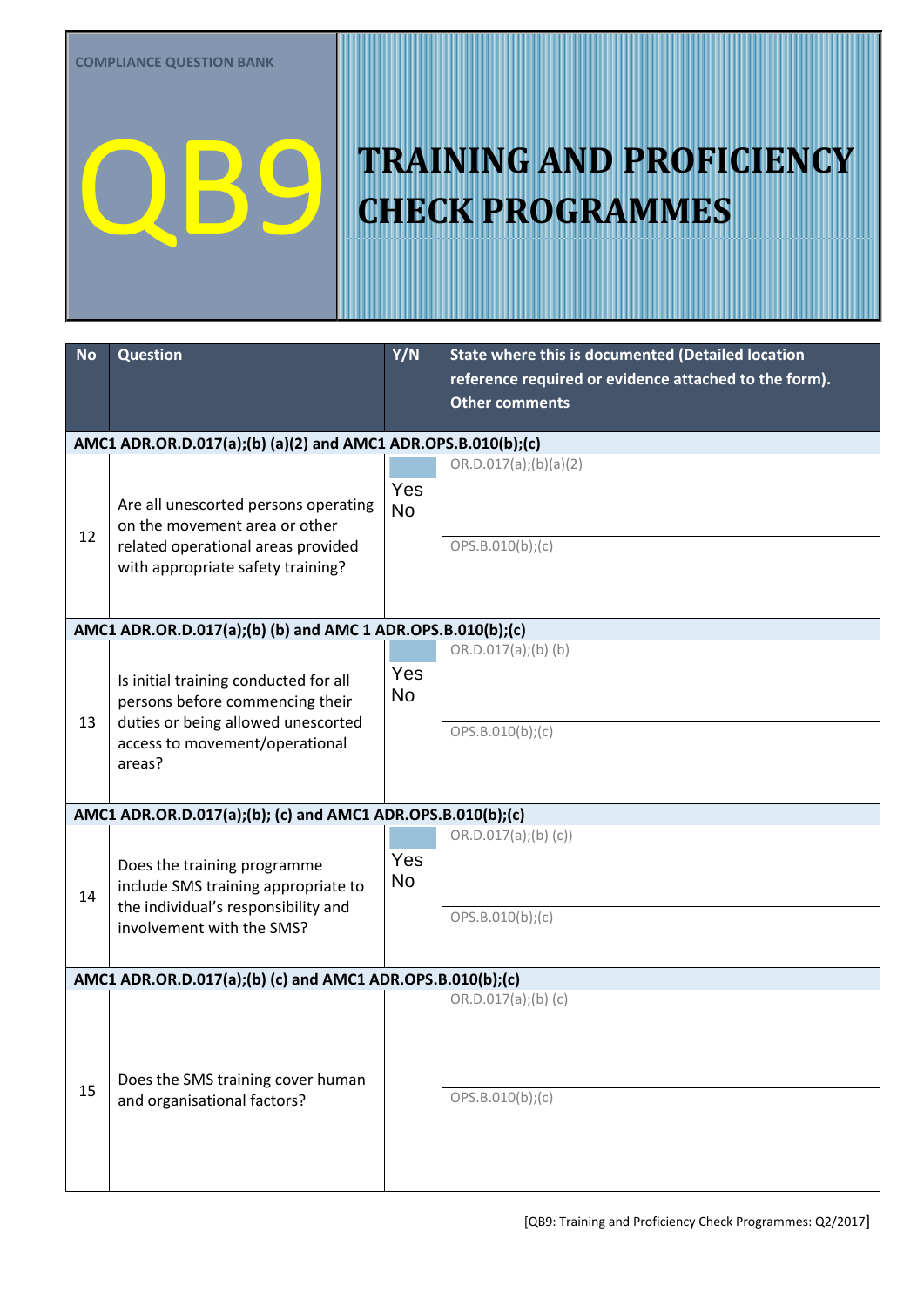| <b>No</b>                                                     | <b>Question</b>                                               | Y/N              | State where this is documented (Detailed location     |  |  |
|---------------------------------------------------------------|---------------------------------------------------------------|------------------|-------------------------------------------------------|--|--|
|                                                               |                                                               |                  | reference required or evidence attached to the form). |  |  |
|                                                               |                                                               |                  | <b>Other comments</b>                                 |  |  |
|                                                               | AMC1 ADR.OR.D.017(a);(b);(d)(1) and AMC1 ADR.OPS.B.010(b)(c)  |                  |                                                       |  |  |
|                                                               |                                                               |                  | OR.D.017(a);(b) (d)(1)                                |  |  |
|                                                               |                                                               | Yes              |                                                       |  |  |
|                                                               | Does the training programme consist                           | <b>No</b>        |                                                       |  |  |
| 16                                                            | of a process to identify training<br>standards?               |                  | OPS.B.010(b) (c)                                      |  |  |
|                                                               |                                                               |                  |                                                       |  |  |
|                                                               |                                                               |                  |                                                       |  |  |
|                                                               | AMC1 ADR.OR.D.017(a);(b);(d)(1) and AMC1 ADR.OPS.B.010 (b)(c) |                  |                                                       |  |  |
|                                                               |                                                               |                  | OR.D.017(a);(b) (d)(1)                                |  |  |
|                                                               |                                                               | Yes<br><b>No</b> |                                                       |  |  |
| 17                                                            | Is there a training syllabus?                                 |                  |                                                       |  |  |
|                                                               |                                                               |                  | OPS.B.010(b);(c)                                      |  |  |
|                                                               |                                                               |                  |                                                       |  |  |
|                                                               |                                                               |                  |                                                       |  |  |
| AMC1 ADR.OR.D.017(a);(b);(d)(1) and AMC1 ADR.OPS.B.010(b);(c) |                                                               |                  |                                                       |  |  |
|                                                               |                                                               |                  | OR.D.017(a);(b)(d)(1)                                 |  |  |
|                                                               |                                                               | Yes              |                                                       |  |  |
|                                                               | Has the frequency for each type of                            | <b>No</b>        |                                                       |  |  |
| 18                                                            | training/area of activity been<br>identified?                 |                  | OPS.B.010(b);(c)                                      |  |  |
|                                                               |                                                               |                  |                                                       |  |  |
|                                                               |                                                               |                  |                                                       |  |  |
|                                                               | AMC1 ADR.OR.D.017(a);(b);(d)(1) and AMC1 ADR.OPS.B.010(b);(c) |                  |                                                       |  |  |
|                                                               |                                                               |                  | OR.D.017(a);(b)(d)(1)                                 |  |  |
|                                                               |                                                               | Yes              |                                                       |  |  |
|                                                               |                                                               | <b>No</b>        |                                                       |  |  |
|                                                               | Is there a process to track the                               |                  |                                                       |  |  |
| 19                                                            | completion of required training?                              |                  | OPS.B.010(b); (c)                                     |  |  |
|                                                               |                                                               |                  |                                                       |  |  |
|                                                               |                                                               |                  |                                                       |  |  |
|                                                               |                                                               |                  |                                                       |  |  |
|                                                               |                                                               |                  |                                                       |  |  |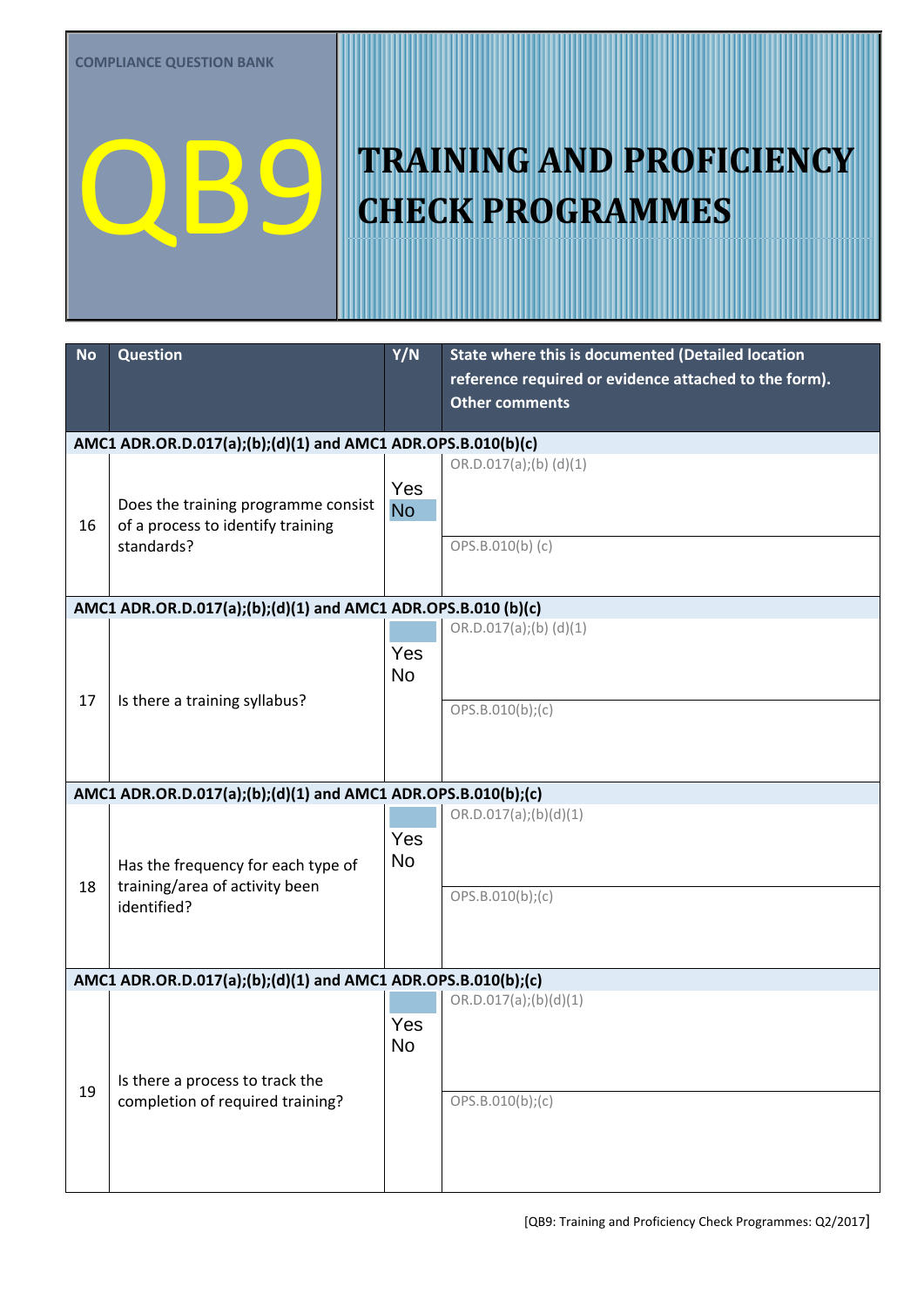| <b>No</b> | <b>Question</b>                                                          | Y/N        | State where this is documented (Detailed location     |  |  |  |
|-----------|--------------------------------------------------------------------------|------------|-------------------------------------------------------|--|--|--|
|           |                                                                          |            | reference required or evidence attached to the form). |  |  |  |
|           |                                                                          |            | <b>Other comments</b>                                 |  |  |  |
|           | AMC1 ADR.OR.D.017(a);(b);(d)(2) and AMC1 ADR.OPS.B.010(b)(c)             |            |                                                       |  |  |  |
|           |                                                                          |            | OR.D.017(a);(b)(d)(2)                                 |  |  |  |
|           |                                                                          | Yes        |                                                       |  |  |  |
|           | Is there a validation process to                                         | <b>No</b>  |                                                       |  |  |  |
| 20        | measure the effectiveness of the                                         |            |                                                       |  |  |  |
|           | training?                                                                |            | OPS.B.010(b); (c)                                     |  |  |  |
|           |                                                                          |            |                                                       |  |  |  |
|           |                                                                          |            |                                                       |  |  |  |
|           | AMC1 ADR.OR.D.017(a);(b);(d)(3-5) and AMC1 ADR.OPS.B.010(b);(c)          |            |                                                       |  |  |  |
|           | Does the training programme consist                                      |            | $OR.D.017(a);(b)(d)(3-5)$                             |  |  |  |
|           | of:                                                                      | Yes<br>No  |                                                       |  |  |  |
| 21        | Initial, job-specific training?<br>$\bullet$                             |            |                                                       |  |  |  |
|           | On-the-job-training?                                                     |            | OPS.B.010(b);(c)                                      |  |  |  |
|           | Recurrent training?                                                      |            |                                                       |  |  |  |
|           |                                                                          |            |                                                       |  |  |  |
|           | AMC1 ADR.OR.D.017(a);(b);(e)(1)                                          |            |                                                       |  |  |  |
|           | Does the training programme                                              |            |                                                       |  |  |  |
|           | identify responsibilities and                                            | Yes        |                                                       |  |  |  |
| 22        | procedures for training and checking                                     | <b>No</b>  |                                                       |  |  |  |
|           | trainees?                                                                |            |                                                       |  |  |  |
|           | AMC1 ADR.OR.D.017(a);(b);(e)(2) and AMC1 ADR.OPS.B.010(b);(c)            |            |                                                       |  |  |  |
|           |                                                                          |            | OR.D.017(a);(b)(e)(2)                                 |  |  |  |
|           | Does the training programme                                              | Yes        |                                                       |  |  |  |
|           | identify procedures to be applied                                        | No         |                                                       |  |  |  |
| 23        | where an individual does not achieve                                     |            | OPS.B.010(b); (c)                                     |  |  |  |
|           | or maintain the required standards?                                      |            |                                                       |  |  |  |
|           |                                                                          |            |                                                       |  |  |  |
|           | AMC1 ADR.OR.D.017(a);(b) (f) and AMC1 ADR.OPS.B.010(b);(c)               |            |                                                       |  |  |  |
|           |                                                                          |            | OR.D.017(a);(b)(f)                                    |  |  |  |
| 24        | Do the training contents and syllabus<br>comply with the requirements of | <b>Yes</b> |                                                       |  |  |  |
|           |                                                                          | No         |                                                       |  |  |  |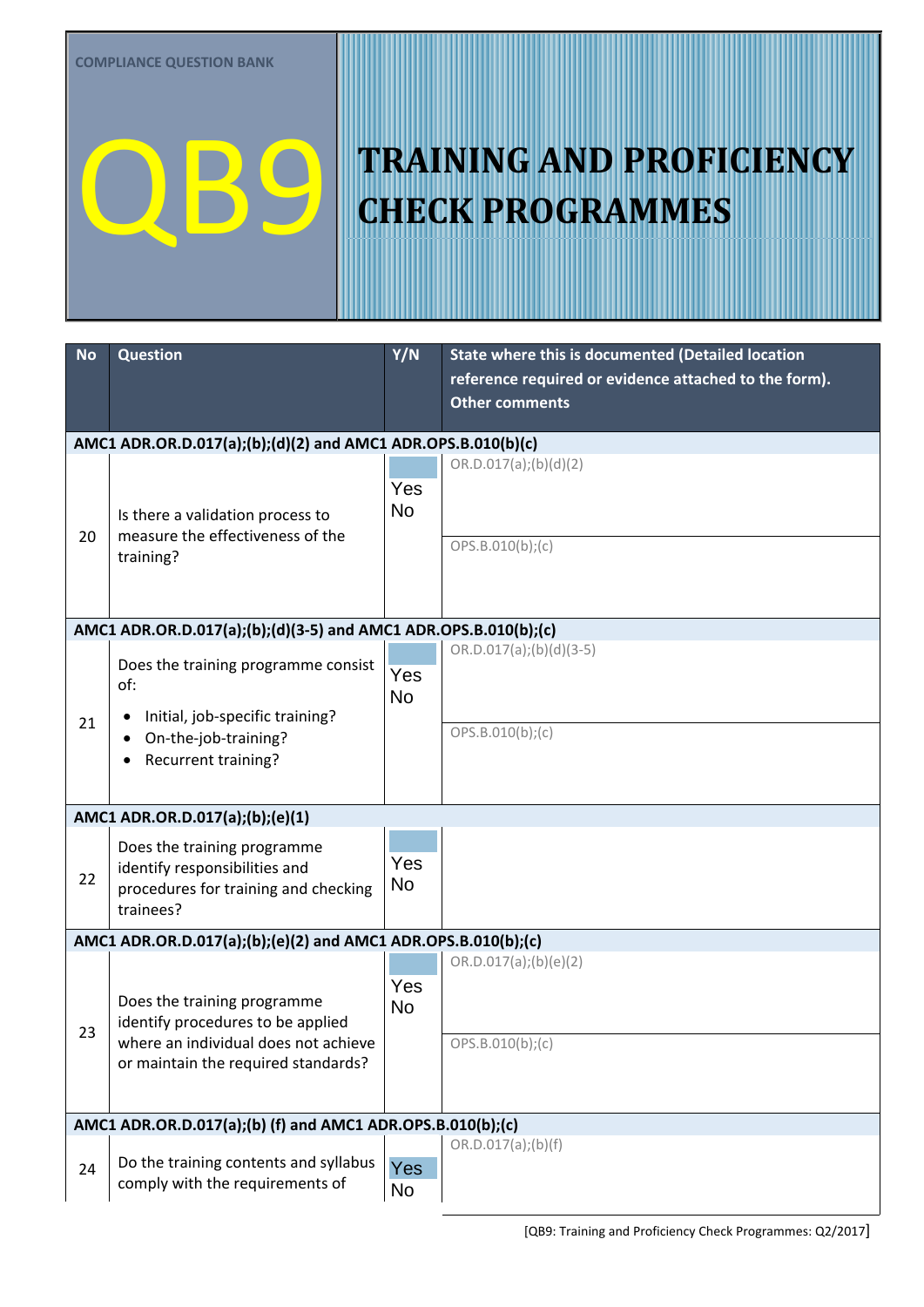| <b>No</b> | <b>Question</b>                                                                                                                                           | Y/N              | <b>State where this is documented (Detailed location</b><br>reference required or evidence attached to the form).<br>Other comments |
|-----------|-----------------------------------------------------------------------------------------------------------------------------------------------------------|------------------|-------------------------------------------------------------------------------------------------------------------------------------|
|           | ADR.OPS as appropriate to the<br>individual's designated task and<br>role?                                                                                |                  | OPS.B.010(b); (c)                                                                                                                   |
|           | AMC1 ADR.OR.D.017(a);(b) (g) and AMC1 ADR.OPS.B.010(b);(c)                                                                                                |                  |                                                                                                                                     |
| 25        | Is there a training file for each<br>employee, including Management<br>that tracks training requirements                                                  | Yes<br><b>No</b> | OR.D.017(a);(b)(g)                                                                                                                  |
|           | and verifies completion?                                                                                                                                  |                  | OPS.B.010(b); (c)                                                                                                                   |
|           |                                                                                                                                                           |                  | AMC1 ADR.OR.D.017(a);(b);(h) and AMC1 ADR.OPS.B.010(b);(c) [If not in ADR Manual, reference where held]<br>OR.D.017(a);(b)(h)       |
| 26        | Is the training programme, including<br>responsibilities, procedures,<br>identified training standards, syllabi,<br>and training frequencies, included in | Yes<br><b>No</b> | OPS.B.010(b);(c)                                                                                                                    |
|           | the aerodrome manual?                                                                                                                                     |                  |                                                                                                                                     |
|           | AMC1 ADR.OPS.B.010(b);(c);(a)                                                                                                                             |                  |                                                                                                                                     |
| 27        | <b>RFFS Personnel only:</b><br>Do RFFS personnel actively<br>participate in live fire drills, including<br>pressure fed fuel fire drills?                 | Yes<br>No        |                                                                                                                                     |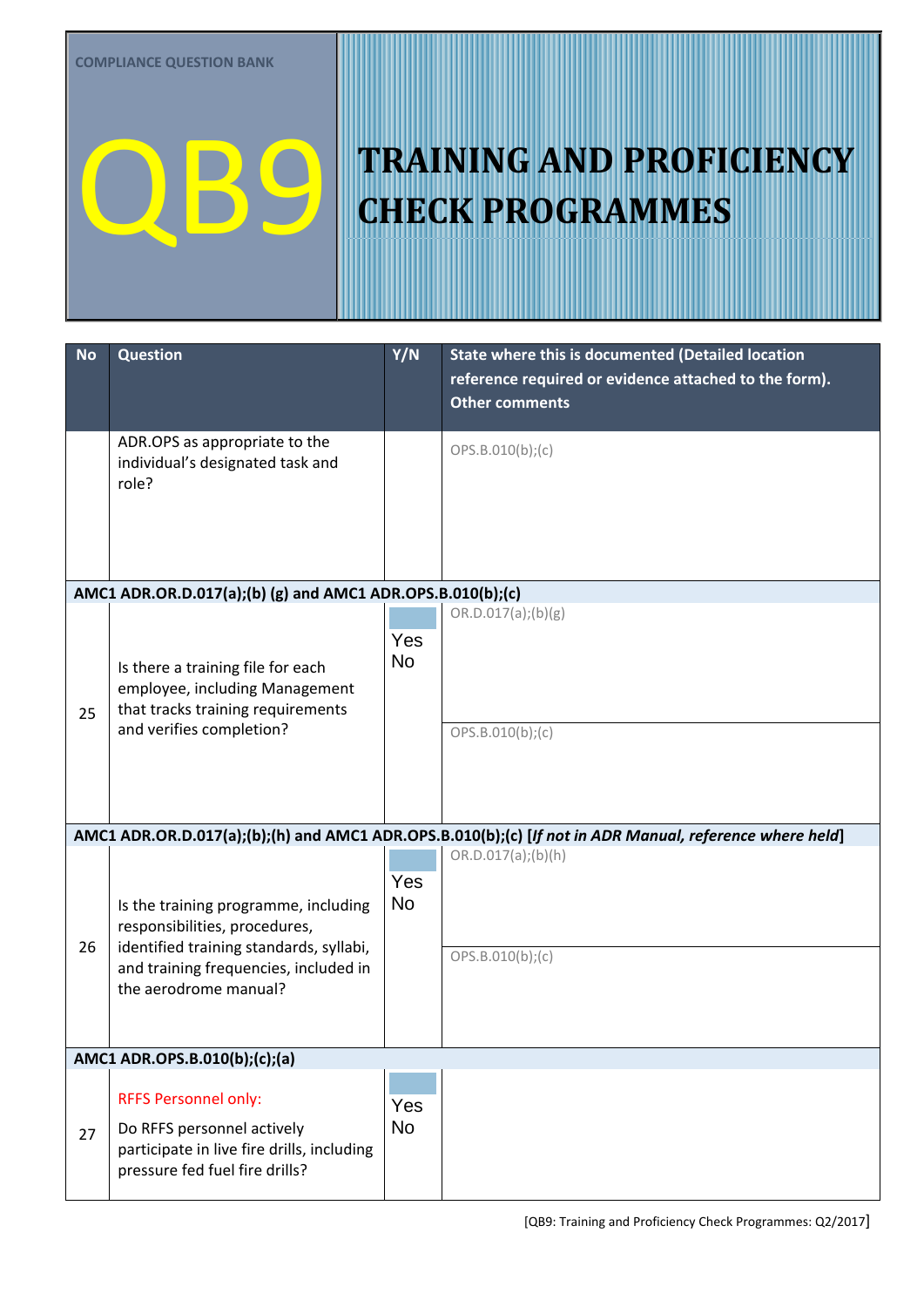| <b>No</b> | <b>Question</b>                                                                                   | Y/N              | State where this is documented (Detailed location<br>reference required or evidence attached to the form).<br><b>Other comments</b> |  |  |
|-----------|---------------------------------------------------------------------------------------------------|------------------|-------------------------------------------------------------------------------------------------------------------------------------|--|--|
|           | AMC1 ADR.OPS.B.010(b);(c) (a)                                                                     |                  |                                                                                                                                     |  |  |
|           | <b>RFFS Personnel only:</b>                                                                       |                  |                                                                                                                                     |  |  |
| 28        | Are the live fire drills commensurate<br>with the type of aircraft operating at<br>the aerodrome? | Yes<br><b>No</b> |                                                                                                                                     |  |  |
|           | AMC1 ADR.OPS.B.010(b);(c) (a)                                                                     |                  |                                                                                                                                     |  |  |
|           | <b>RFFS Personnel only:</b>                                                                       |                  |                                                                                                                                     |  |  |
| 29        | Do the live fire drills involve the use<br>RFFS equipment in use at the<br>aerodrome?             | Yes<br><b>No</b> |                                                                                                                                     |  |  |
|           | AMC1 ADR.OPS.B.010(b);(c) (b)                                                                     |                  |                                                                                                                                     |  |  |
|           | <b>RFFS Personnel only:</b>                                                                       |                  |                                                                                                                                     |  |  |
| 30        | Does the RFFS training programme<br>include training in human<br>performance?                     | Yes<br><b>No</b> |                                                                                                                                     |  |  |
|           | AMC1 ADR.OPS.B.010(b);(c) (b)                                                                     |                  |                                                                                                                                     |  |  |
|           | <b>RFFS Personnel only:</b>                                                                       |                  |                                                                                                                                     |  |  |
| 31        | Does the RFFS training programme<br>include training in team<br>coordination?                     | Yes<br><b>No</b> |                                                                                                                                     |  |  |
|           |                                                                                                   |                  | <b>TRAINING PROGRAMME - CHECKING OF TRAINEES</b>                                                                                    |  |  |
|           | AMC2 ADR.OR.D.017(a);(b);(a) and AMC2 AD                                                          |                  | $B.010(b)$ ;(c)                                                                                                                     |  |  |
|           | Does the training programme                                                                       | Yes<br><b>No</b> | OR.D.017(a);(b)(a))                                                                                                                 |  |  |
| 32        | include a suitable method of<br>checking (assessing) personnel?                                   |                  | OPS.B.010(b); (c)                                                                                                                   |  |  |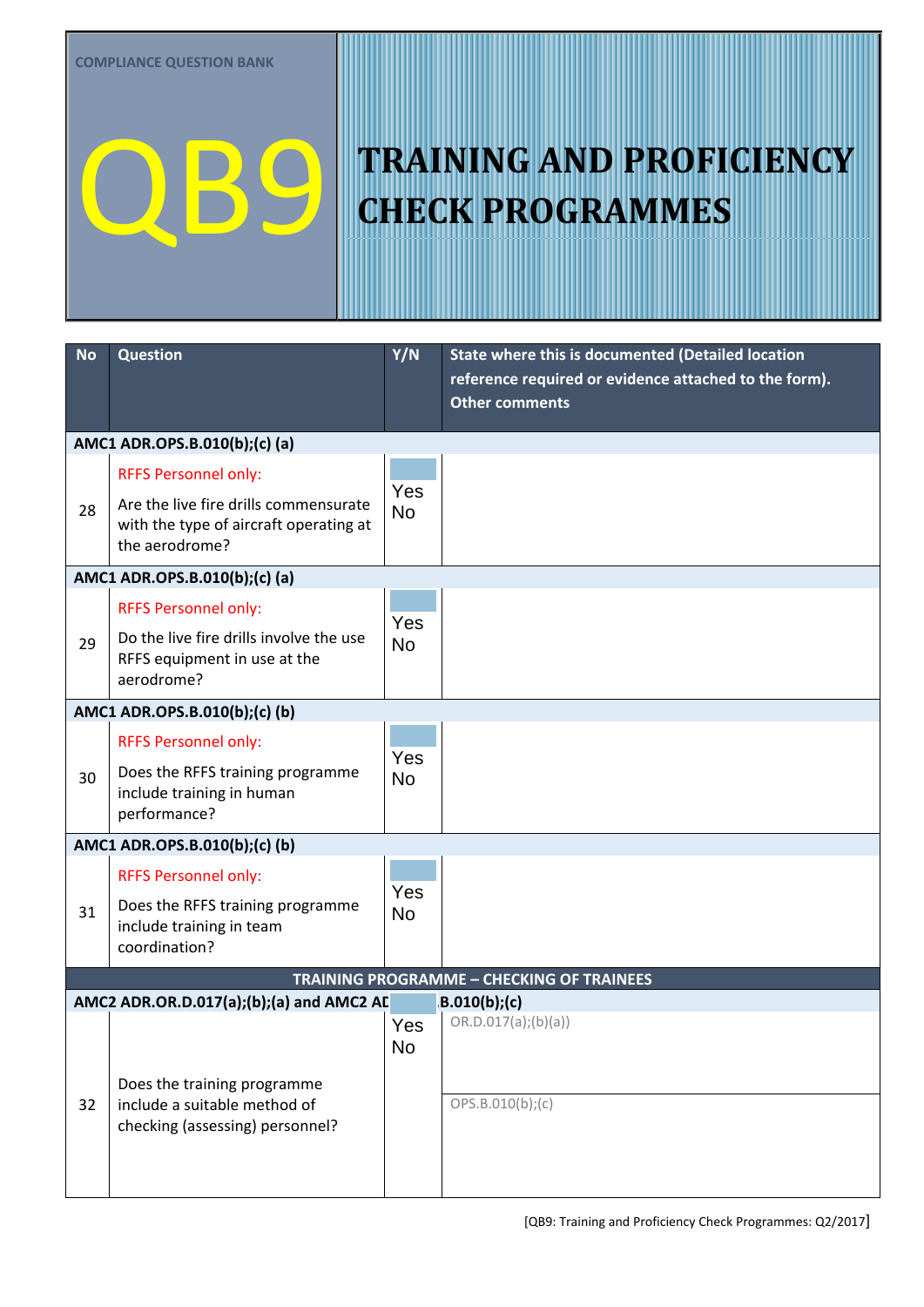| <b>No</b>                                                     | <b>Question</b>                                                                                                                | Y/N                     | State where this is documented (Detailed location<br>reference required or evidence attached to the form).<br><b>Other comments</b> |  |
|---------------------------------------------------------------|--------------------------------------------------------------------------------------------------------------------------------|-------------------------|-------------------------------------------------------------------------------------------------------------------------------------|--|
|                                                               |                                                                                                                                |                         |                                                                                                                                     |  |
|                                                               | AMC2 ADR.OR.D.017(a);(b);(b) and AMC2 ADR.OPS.B.010(b);(c)                                                                     |                         |                                                                                                                                     |  |
| 33                                                            | Does the checking process make<br>allowance for checks to be carried<br>out during practical training<br>elements?             | Yes<br><b>No</b>        | OR.D.017(a);(b)(a)<br>OPS.B.010(b); (c)                                                                                             |  |
|                                                               |                                                                                                                                |                         |                                                                                                                                     |  |
|                                                               |                                                                                                                                |                         | <b>RULES AND PROCEDURES</b>                                                                                                         |  |
|                                                               | AMC3 ADR.OR.D.017(a);(b);(a) and AMC3 ADR.OPS.B.010(b);(c) (a)                                                                 |                         |                                                                                                                                     |  |
| 34                                                            | Does the training programme<br>provide personnel with an<br>awareness of the rules and<br>procedures relevant to the operation | Yes<br><b>No</b>        | OR.D.017(a); (b;)(a)                                                                                                                |  |
|                                                               | of the aerodrome and the<br>relationship of their duties and<br>responsibilities to the aerodrome<br>operation as a whole?     |                         | OPS.B.010(b); (c) (a)                                                                                                               |  |
| AMC3 ADR.OR.017(a);(b); (b) and AMC3 ADR.OPS.B.010(b);(c) (b) |                                                                                                                                |                         |                                                                                                                                     |  |
| 35                                                            | Do proficiency checks verify that<br>personnel are aware of the rules and                                                      | <b>Yes</b><br><b>No</b> | OR.D.017(a);(b)(b)                                                                                                                  |  |
|                                                               | procedures that are relevant to their<br>duties and responsibilities?                                                          |                         | OPS.B.010(b);(c)(b)                                                                                                                 |  |
| <b>INSTRUCTORS/ASSESSORS</b>                                  |                                                                                                                                |                         |                                                                                                                                     |  |
|                                                               | AMC1 ADR.OR.D.017(d)(a) and AMC1 ADR.OPS.B.010(d)                                                                              |                         |                                                                                                                                     |  |
| 36                                                            | Has the aerodrome operator<br>nominated instructors and assessors                                                              | Yes<br><b>No</b>        | OR.D.017(d)(a)                                                                                                                      |  |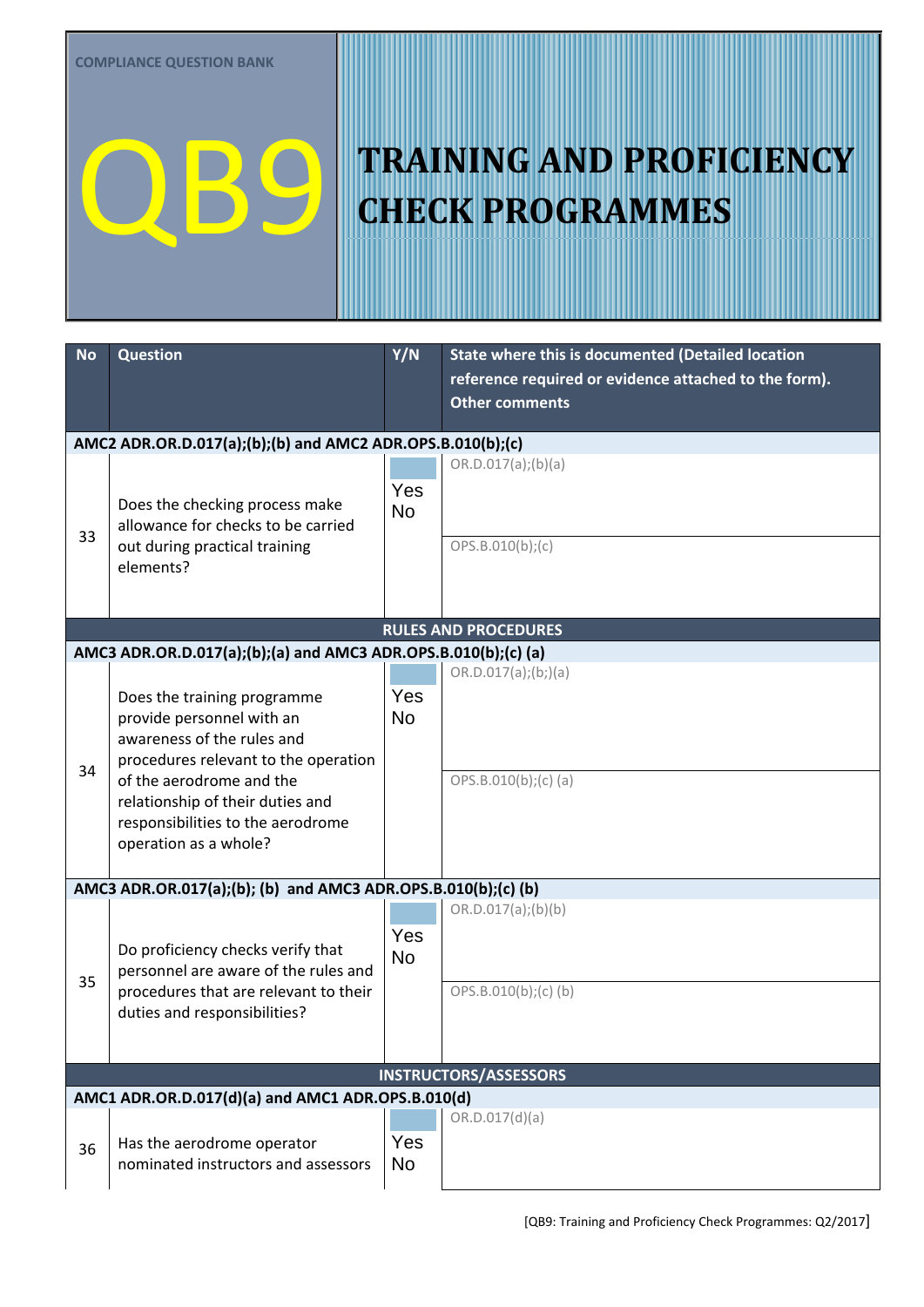| <b>No</b>                                           | <b>Question</b>                                                                                                       | Y/N              | State where this is documented (Detailed location<br>reference required or evidence attached to the form).<br><b>Other comments</b> |  |
|-----------------------------------------------------|-----------------------------------------------------------------------------------------------------------------------|------------------|-------------------------------------------------------------------------------------------------------------------------------------|--|
|                                                     | to implement the training and<br>proficiency check programme?                                                         |                  | OPS.B.010(d)                                                                                                                        |  |
|                                                     | AMC1 ADR.OR.D.017(d)(a) and AMC1 ADR.OPS.B.010(d)                                                                     |                  |                                                                                                                                     |  |
|                                                     | Where third party instructors and/or<br>assessors are used, does the<br>aerodrome operator have a process             | Yes<br><b>No</b> | OR.D.017(d)(a)                                                                                                                      |  |
| 37                                                  | to ensure the proper<br>implementation of the training<br>programme?                                                  |                  | OPS.B.010(b);(d)                                                                                                                    |  |
| AMC1 ADR.OR.D.017(d); (b) and AMC1 ADR.OPS.B.010(d) |                                                                                                                       |                  |                                                                                                                                     |  |
|                                                     | Where individuals are qualified as<br>both instructor and assessor, is there<br>a process to ensure these individuals | Yes<br><b>No</b> | OR.D.017(d);(b))                                                                                                                    |  |
| 38                                                  | do not provide assessment of their<br>own instruction, courses, or<br>material?                                       |                  | OPS.B.010(d)                                                                                                                        |  |
| AMC1                                                |                                                                                                                       |                  |                                                                                                                                     |  |
|                                                     | ADR.OR.D.017(d) (c)(1) and AMC1 ADR.OPS.B.010(d)                                                                      |                  | OR.D.017(d) (c) (1)                                                                                                                 |  |
| 39                                                  | Is theoretical instruction given by<br>appropriately qualified and<br>competent instructors?                          | Yes<br>No        |                                                                                                                                     |  |
|                                                     |                                                                                                                       |                  | OPS.B.010 (d)                                                                                                                       |  |
|                                                     | AMC1 ADR.OR.017(d) (c)(2) and AMC1 ADR.OPS.B.010(d)                                                                   |                  |                                                                                                                                     |  |
| 40                                                  | Is instruction on practical skills given<br>by appropriately qualified<br>instructors?                                | Yes<br><b>No</b> | OR.D.017(d) (c) (2)                                                                                                                 |  |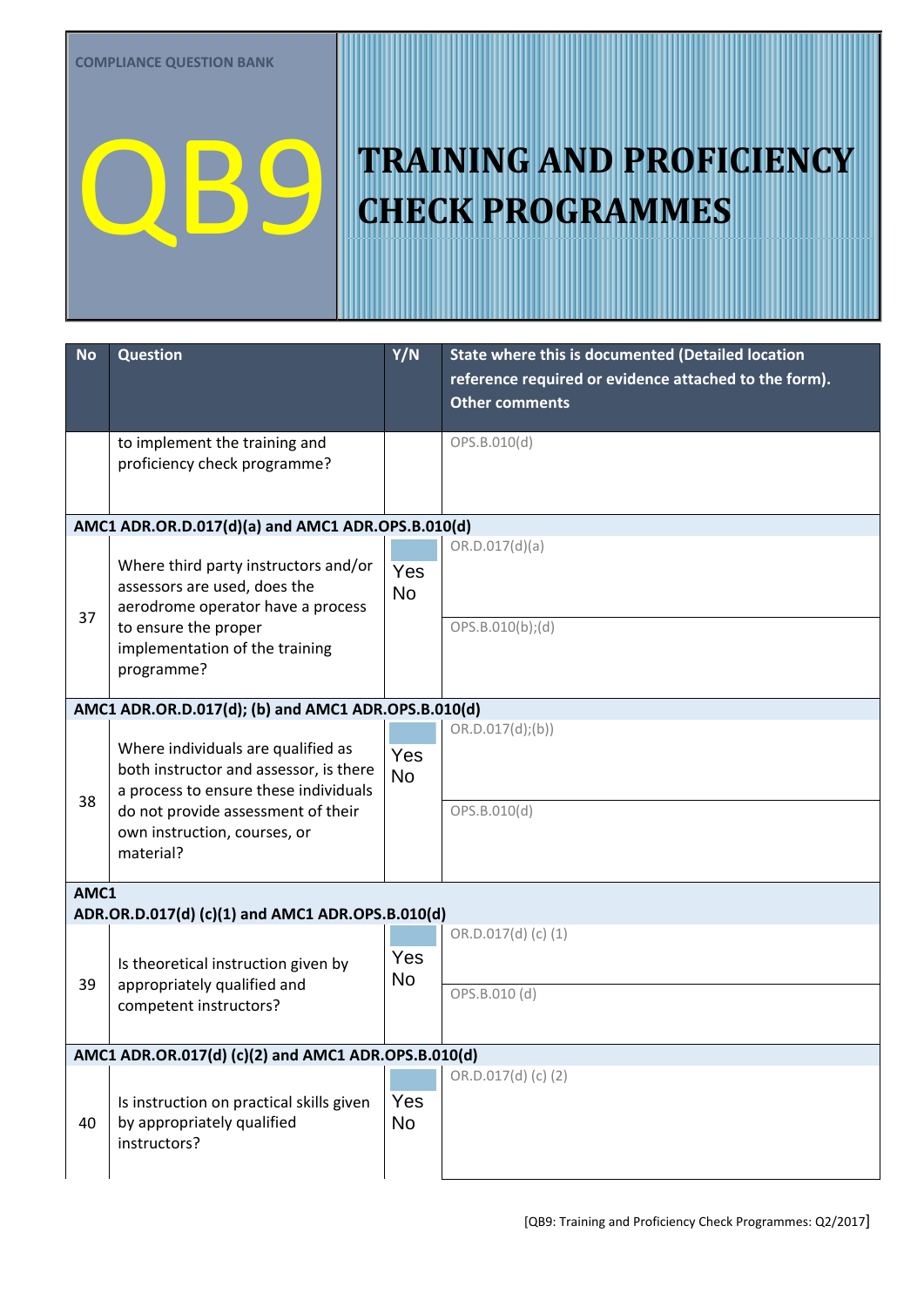| <b>No</b> | <b>Question</b>                                                           | Y/N              | State where this is documented (Detailed location<br>reference required or evidence attached to the form).<br><b>Other comments</b> |  |  |  |
|-----------|---------------------------------------------------------------------------|------------------|-------------------------------------------------------------------------------------------------------------------------------------|--|--|--|
|           |                                                                           |                  | OPS.B.010(d)                                                                                                                        |  |  |  |
|           | AMC1 ADR.OR.D.017(d) (d)(1) and AMC1 ADR.OPS.B.010(d)                     |                  |                                                                                                                                     |  |  |  |
|           | Have assessors demonstrated the                                           | Yes<br><b>No</b> | OR.D.017(d)(d)(1)                                                                                                                   |  |  |  |
| 41        | ability to assess performance in the<br>areas covered by the training?    |                  | OPS.B.010(d)                                                                                                                        |  |  |  |
|           | AMC1 ADR.OR.D.017(d) (d)(2) and AMC1 ADR.OPS.B.010(d)                     |                  |                                                                                                                                     |  |  |  |
|           | Have instructors and assessors<br>received regular refresher training to  | Yes<br><b>No</b> | OR.D.017(d) (d) (2)                                                                                                                 |  |  |  |
| 42        | ensure assessment standards are<br>maintained and up to date?             |                  | OPS.B.010(d)                                                                                                                        |  |  |  |
|           | AMC1 ADR.OR.D.017(d) (d)(3) and AMC1 ADR.OPS.B.010(d)                     |                  |                                                                                                                                     |  |  |  |
|           | Do instructors and assessors meet                                         | Yes<br><b>No</b> | OR.D.017(d) (d) (3)                                                                                                                 |  |  |  |
| 43        | the theoretical knowledge<br>requirements for the area of<br>instruction? |                  | OPS.B.010(d)                                                                                                                        |  |  |  |